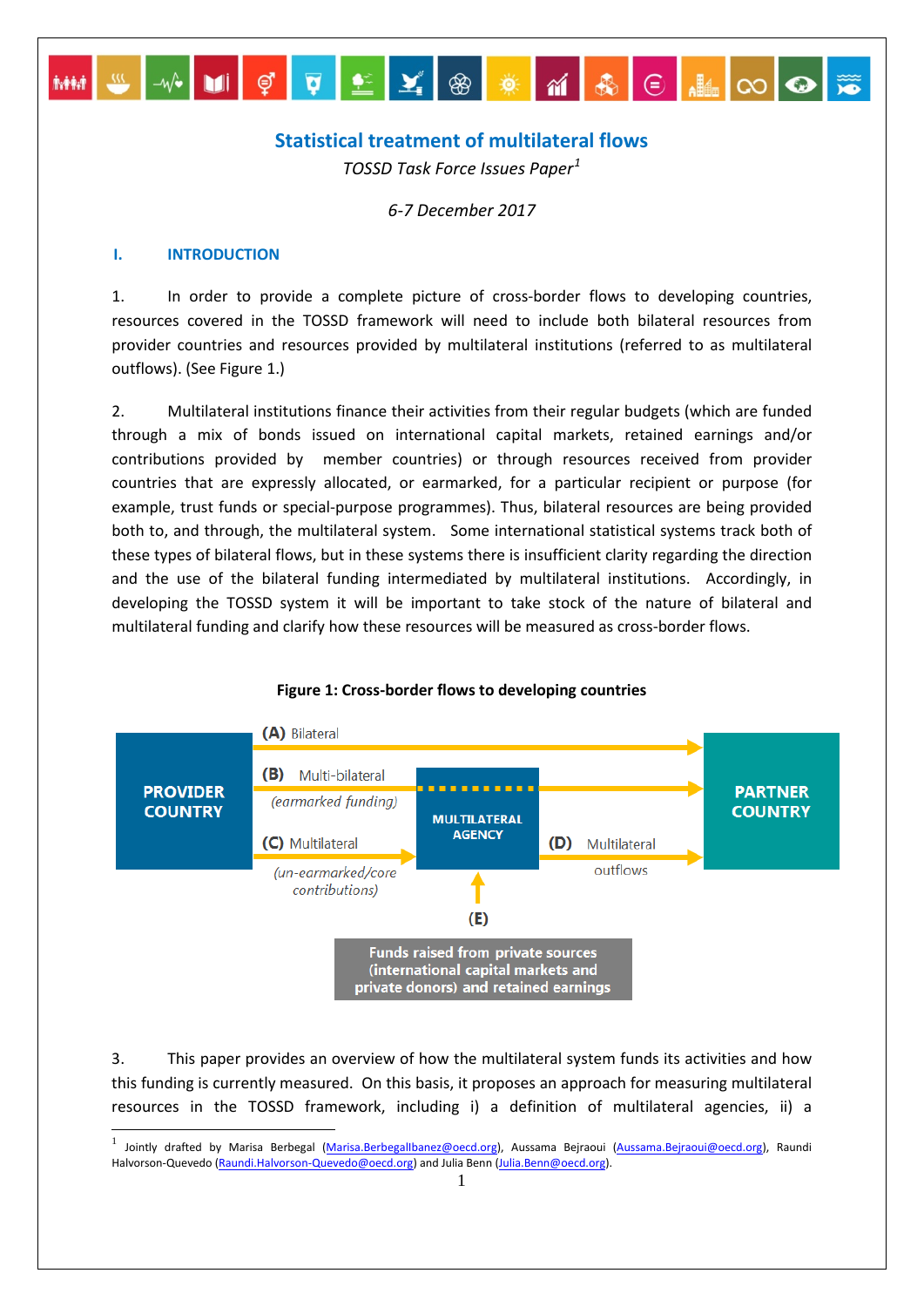methodology for measuring and collecting data on multilateral institutions' outflows, and iii) the establishment of a TOSSD list of reporting multilateral institutions.

## **II. DEFINING MULTILATERAL INSTITUTIONS**

4. The definition of a multilateral institution is based on the nature of its membership or shareholders. An institution is a multilateral institution when it is an international agency, institution, organisation or fund whose members are governments and who are represented at the highest decision-taking level in the institution by persons acting in an official capacity and not as individuals.

5. Multilateral institutions include i) United Nations agencies, programmes, funds and commissions; ii) the International Monetary Fund; iii) the World Trade Organisation; iv) the World Bank Group; v) regional development banks<sup>[2](#page-1-0)</sup>; vi) the European Union institutions; and vii) other multilateral funds, partnerships, initiatives and financing facilities.

## **III. MEASURING AND COLLECTING DATA ON MULTILATERAL OUTFLOWS**

6. The TOSSD cross-border pillar aims at providing an accurate picture of resources transferred to developing countries. Cross-border flows comprise bilateral transactions administered directly by the provider country (A in Figure 1), bilateral transactions channelled through multilateral agencies, referred to as multi-bilateral or earmarked resources (B), and multilateral outflows (D). The latter are primarily funded from core contributions received from member countries (C), but multilateral agencies also raise funds from private sources on international capital markets (E) to finance their activities. In particular, multilateral development banks (MDBs) are able to leverage funds on very attractive, low-cost terms thanks to the high-quality AAA classification they obtain from rating agencies (see Box 1). Other multilateral institutions, such as the UN agencies, also secure funds from private donors, such as private individuals or foundations.

7. In order to provide the broadest picture possible of official development finance that is flowing to developing countries as the TOSSD framework aims to do, it would be important to capture all funds flowing through the multilateral system with an adequate level of detail regarding how these funds have been allocated to specific countries or regions and for specific purposes.

### **Box 1: Official Development Finance provided by MDBs**

MDBs traditionally operate two types of financing "windows" – concessional financing for the poorest countries and non-concessional financing on market terms for others. While considerable institutional innovation is taking place, the underlying funding mechanisms can be described as follows:

• Concessional financing is typically funded by provider country contributions, retained earnings from previous lending activity and, in some cases, transfers from sister

<span id="page-1-0"></span> <sup>2</sup> Examples of regional development banks include the African Development Bank, the Asian Development Bank, the Inter-American Development Bank, the Asian Infrastructure Investment Bank, the Islamic Development Bank and the European Bank for Reconstruction and Development.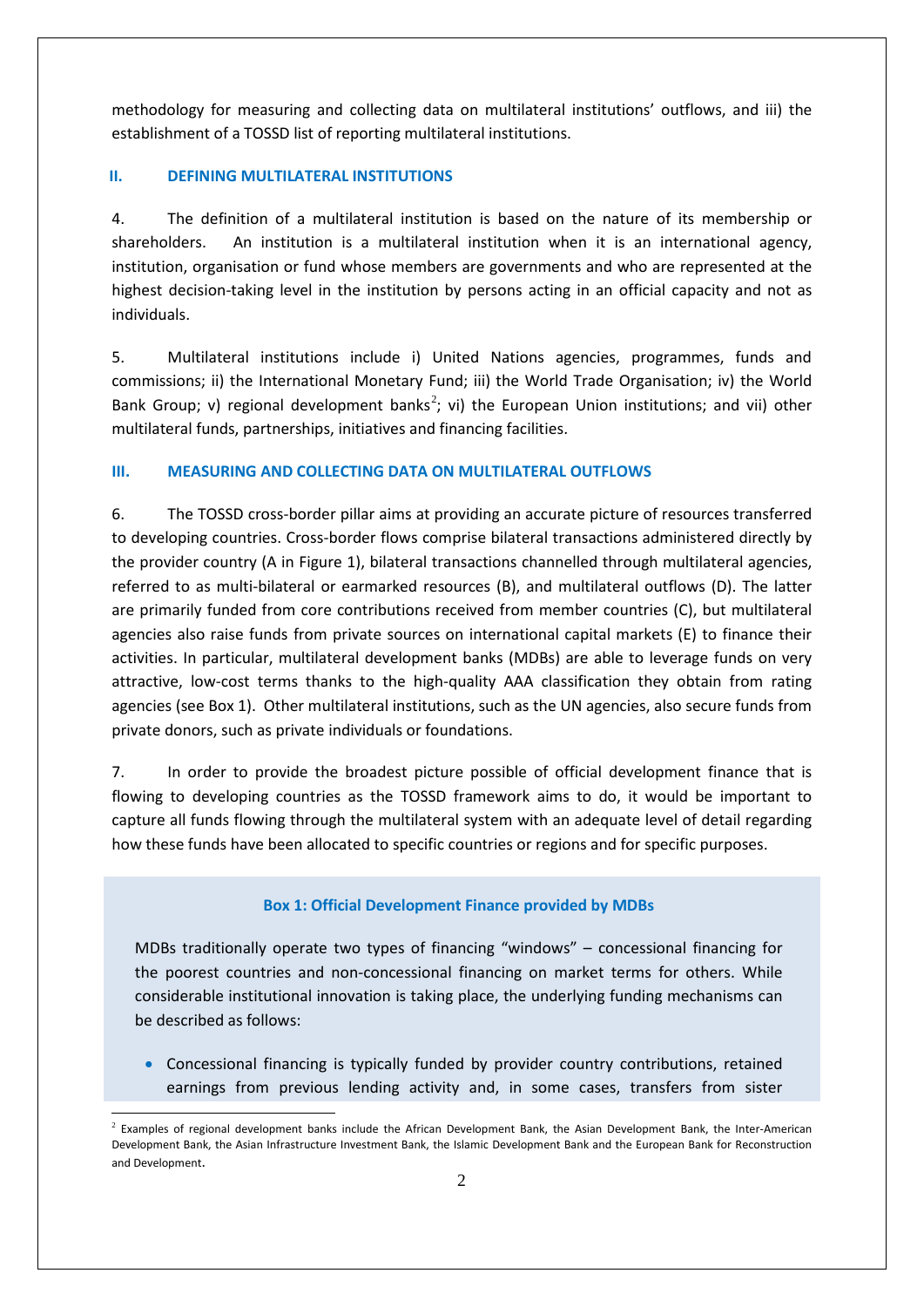institutions.

• Non-concessional financing leverages money from global capital markets on the basis of the MDBs' capital, which is typically composed of "paid-in" capital, "callable" capital and "reserves" built up over the years through income from operations. Paid-in capital is actual cash contributed by member country shareholders (core contributions). Together with reserves, it constitutes the bank's equity. Callable capital is a contingent liability, payable in the event that the bank is not able to meet its financial obligations. Member countries have an obligation to pay when capital contributions are agreed among members.

### **a) Issues with measuring multilateral flows**

8. There are two challenges related to the measurement of multilateral cross-border flows to developing countries:

- Avoiding double-counting of bilateral resources that are provided to and through the multilateral system; and
- Ensuring that all cross-border flows are captured.

9. In OECD ODA statistics, reporting is primarily organised by provider country (the origin of funds). The ODA measure includes funding to multilateral institutions (core contributions) and through multilateral institutions (earmarked funding for programmes and projects managed by the multilateral).<sup>[3](#page-2-0)</sup> The outflows from multilateral institutions (cross-border flows to developing countries) are not recorded in the OECD ODA reporting system to avoid double-counting. They are collected and published in a separate data series detailing developing countries' resource receipts. While this approach ensures the integrity of measuring provider countries' support to the multilateral system, it does not provide a complete picture about what multilateral resources are funding in the developing world. Moreover, the creation of numerous multilateral trust funds, pooled funding mechanisms and special purpose programmes in recent years has created some data obscurity regarding where the resources managed by these entities are allocated in terms of recipient countries and sectors, since the bilateral providers who are reporting these statistics do not always have this information. In 2015, in DAC statistics, 11.6% of all earmarked contributions to multilateral organisations were reported as "unallocated" by recipient, which represents more than USD 5 billion.

### **b) Linking the TOSSD reporting system to cross-border flows**

10. TOSSD reporting could be conceptually organised by the cross-border flow (not by origin of funds). Accordingly, multilateral institutions would report information on all finance they provide to developing countries, including outflows they have funded themselves (e.g. through leveraging operations, retained earnings) and outflows they have received from provider countries (e.g. earmarked funding). This approach would avoid the risk of double-counting and greatly improve the granularity of information provided regarding the direction and use of SDG-relevant finance.

<span id="page-2-0"></span><sup>&</sup>lt;sup>3</sup> The same applies to officially-supported international NGOs. The OECD ODA reporting system measures bilateral contributions to these organisations, not their operations in developing countries.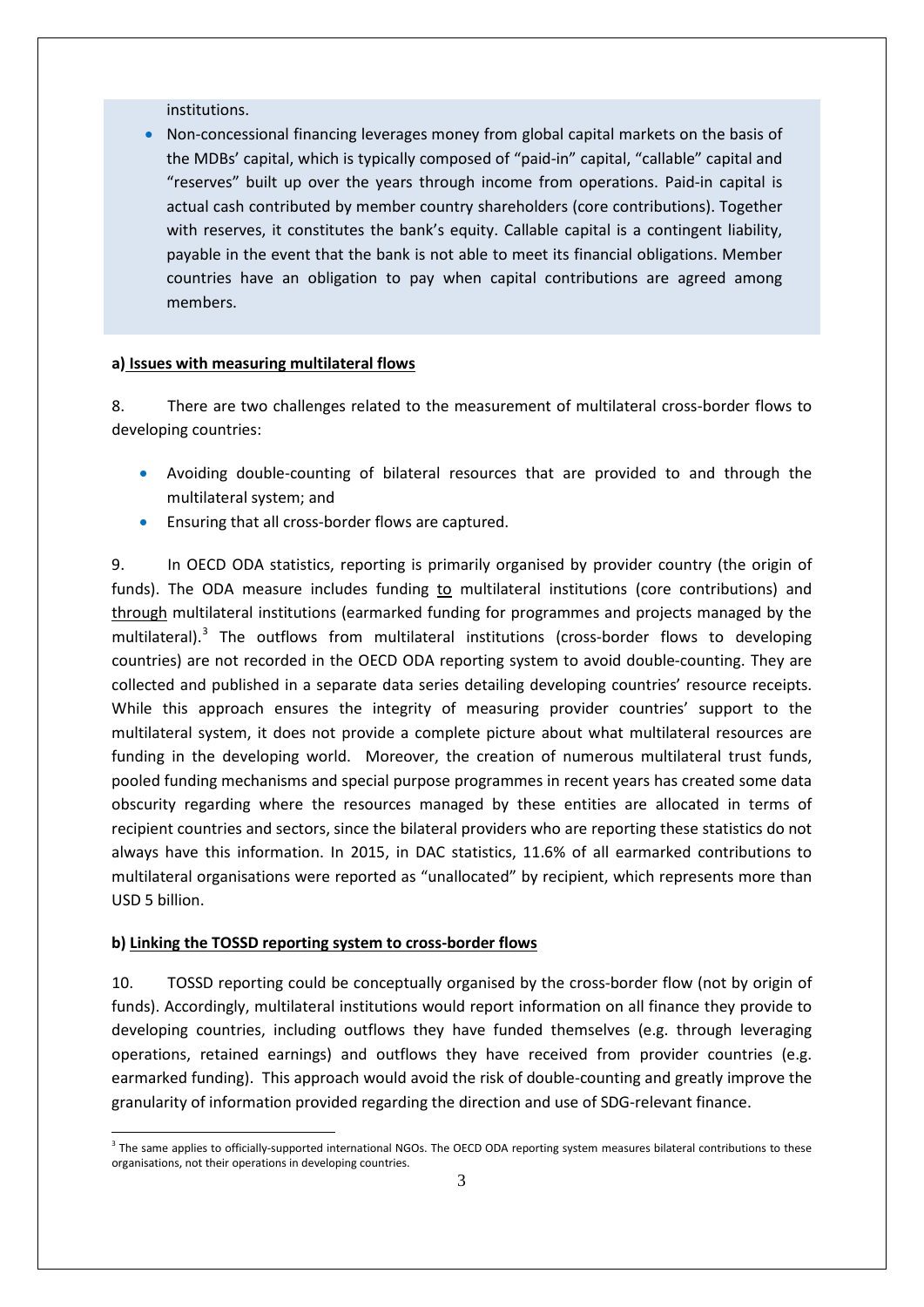11. For example, the Global Partnership for Education (GPE) disbursed about USD 400 million in 2016. The Partnership functions as a pooled funding mechanism. After pooling contributions that are received from bilateral providers, the GPE decides how the funds will be allocated in collaboration with education experts based in developing countries who work with local governments to develop national educational curricula and materials. Then the GPE identifies implementing partners, who are often other multilateral institutions such as UNICEF or the World Bank. At the time they make their contributions, bilateral providers do not have all the information about how their funds will be ultimately used. This information needs to be obtained from the Partnership itself. The GPE is ready to work closely with the international community to share information about how its funding is allocated. This will greatly enhance transparency regarding official development finance targeting the education sector.

## **Non-cross-border flows**

12. Administrative expenditures of multilateral institutions do not constitute cross-border flows, and accordingly they would be excluded from TOSSD reporting on multilateral outflows. Some institutions may also receive contributions from recipient countries for use domestically (in the United Nations system these are variously termed self-supporting, local, cost-sharing or co-financing contributions). For the same reasons, these types of flows would not be recorded in TOSSD statistics.

13. Finally, multilateral institutions may also transfer funds to other multilateral institutions. As the purpose of TOSSD data collection from multilateral institutions is to measure resources received by developing countries, these transfers would not be recorded.

# **IV. ESTABLISHING A TOSSD LIST OF REPORTING MULTILATERAL INSTITUTIONS**

14. For operational purposes, a list of multilateral institutions from which outflow data may be collected will need to be established. Only institutions that conduct all or part of their activities in favour of sustainable development and developing countries should be included. Accordingly, it will be necessary to establish criteria for including multilateral institutions in the list. As set out in section I above, the general criteria should be based on:

- The multilateral character of the institution, i.e. inter-governmental membership,
- The institution conducting all or part of its activities in favour of sustainable development and developing countries.<sup>[4](#page-3-0)</sup>

15. Given the large number of multilateral institutions that currently exist and the costs of data collection, it might be necessary to establish a minimum budget threshold as a condition for the inclusion of multilateral institutions in the list.

16. In an operational sense, the list of TOSSD-eligible multilateral institutions could be reviewed annually on the basis of proposals made by members. The Development Assistance Committee (DAC) has developed a similar list of ODA-eligible international organisations (referred to as "Annex 2"). This list includes many of the multilateral agencies that will be involved in TOSSD operations.

<span id="page-3-0"></span><sup>-</sup>4 The definition of sustainable development and developing countries will be discussed in the framework of the paper "Clarifying key concepts embedded in the TOSSD definition".